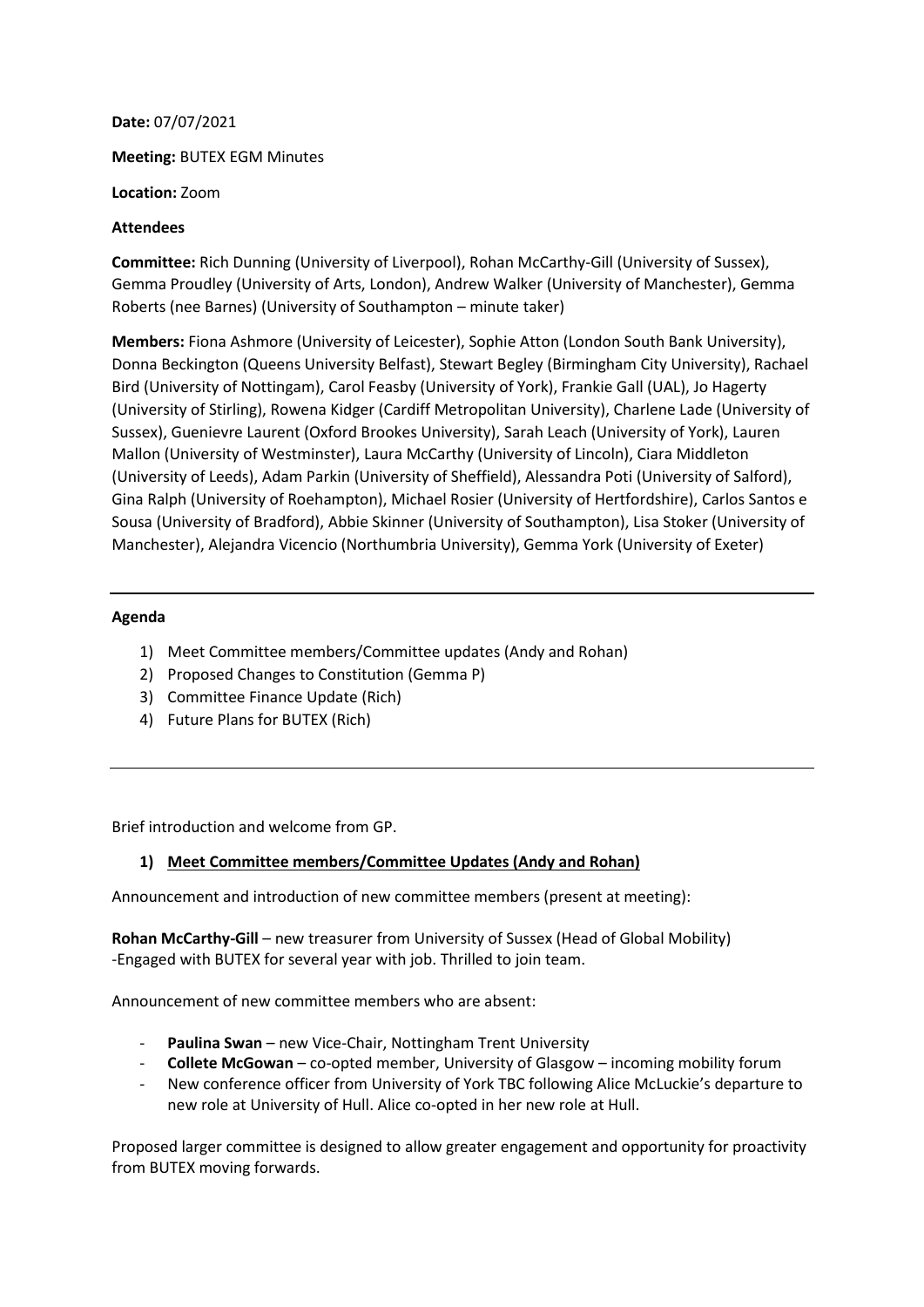Confirmation and announcement of Julie Leverett's retirement. Recruiting for new administrator. Currently shortlisting amongst 150 applicants. Announcement will be made at follow-up once new appointment made.

# **2) Changes to constitution (Gemma Proudley)**

Explanation that proposed changes to constitution are to ensure relevance of constitution for future BUTEX activities.

- **Section 5** is a new section concerning finances (what BUTEX can and can't utilise funds for). This is to ensure continued financial transparency moving forwards.

*(Rich Dunning begun voting poll on new constitution for all attendees)*

- **Section 3** has been adapted to give a more global outlook and a broader definition of what BUTEX is.
- **Section 4 –** changed to give ability to co-opt 5 committee members as opposed to previous 3. (this is to reflect above previous made point about increasing committee capacity).
- **Section 9** new section to provide for transparency around dissolution procedures should the members decide to dissolve BUTEX.

## (Actual constitutional statements found below)

Website and constitution will be updated once voting has happened – changes designed to keep the committee current.

*(Rich Dunning left poll running to ensure all votes counted).* 

# **3) Committee Finance Update (Rich Dunning)**

*Rich Dunning began sharing his screen.* 

*Financial statement shown on screen by Rich Dunning.* 

Explanation that 2019 – 2020 was included on statement as a comparison.

Key points raised around 2021 financial statement:

- Similar to annual report released in 2020
- Income and expenditure lower than normal (this due to lack of NAFSA costs/expenditure, lack of conference expenses and income)
- Most robust financial position for years.
- Surplus open to discussion from members as to how this could be utilised
- Expectation that costs will be normalized moving forwards as COVID restrictions lift.

Rich Dunning presented 2 options for spending surplus discussed in previous commit meeting:

Option 1 – offer more scholarships to students for 2021 – 2022 mobility

Option 2 – roll over surplus and offer additional scholarships for 2022 – 2023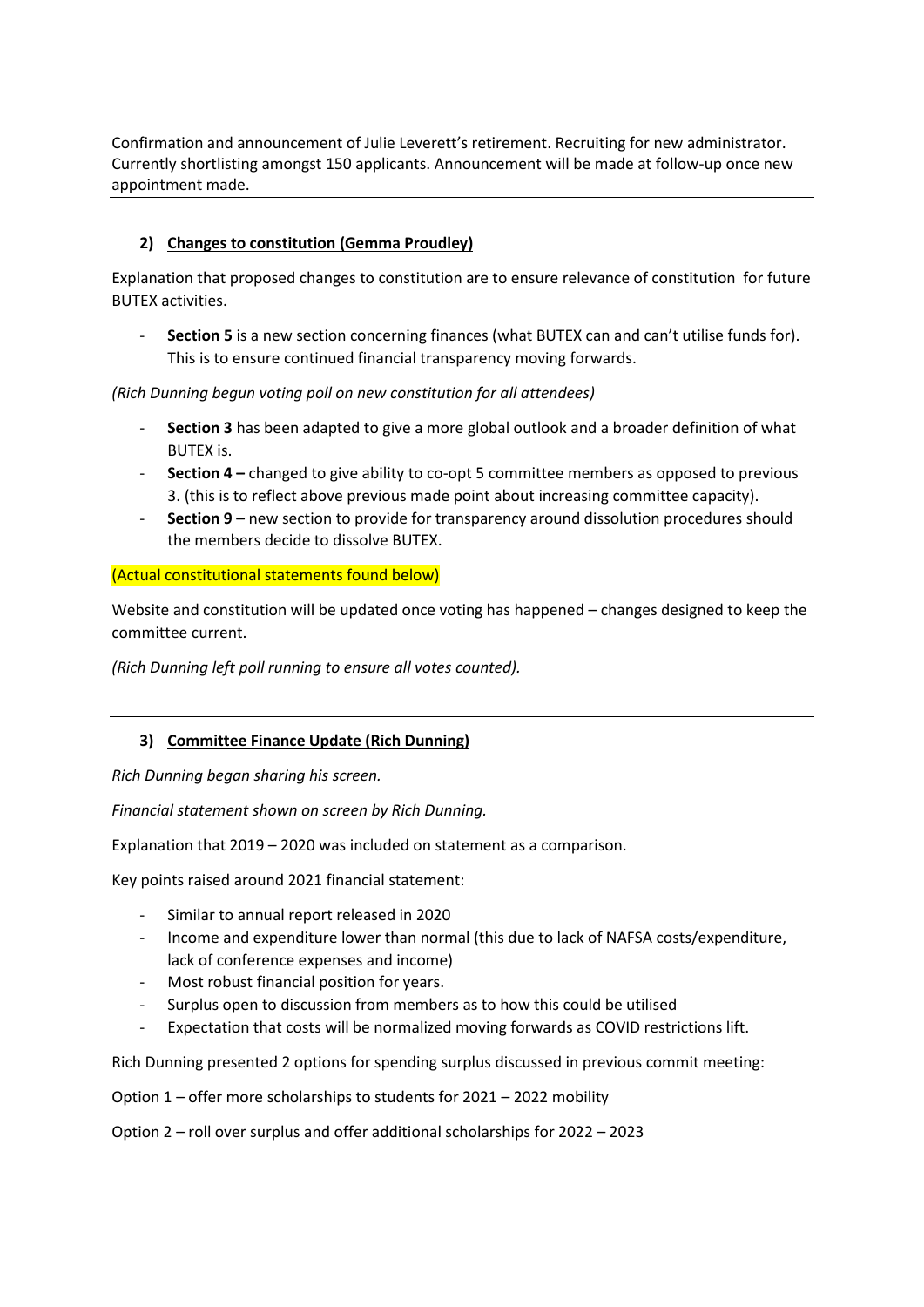Discussion point: should this increase in scholarships be for outbound or inbound students considering lack of reciprocity from future Turing funding.

*(Rich Dunning close constitution poll)*

*(Rich Dunning Open surplus utilisation poll)* 

RD continued to clarify that actual amount of surplus not known at this stage however, committee has decided how this is utilised should be dictated by members.

Comment from meeting chat: can this surplus be used to support a reduction in membership fee? RD – agreed this is a possibility that should be considered.

Comment from meeting chat: When will exact surplus amount be known? RD – hoping to know later this year once NAFSA costs for 2022 are confirmed. No fixed date yet.

*(Rich Dunning close finance poll).* 

## **4) Future plans for BUTEX (Rich Dunning)**

Commented on success of new webinars. 80% attendance and high registration. Largest and most popular webinar was the mental health for students with Solent Minds Southampton.

Reminder – Butex Committee welcomes proposals for next webinars/topics for webinars to be submitted via email. Open to suggestions about mobility and CPD.

Following positive feedback: these webinars will continue.

RD introduced Committee exploration of making BUTEX a Charitable Incorporated Cooperation – this is not a charity or a company but officially recognises BUTEX as a legal entity. This would bring benefits to committee members and separate BUTEX from other sectors areas. It requires additional financial reporting (auditing by external companies). Currently exploration – further details to be given later date. No commitment prior to new Chair (to be decided end of December 2021)

RD reminder – GP and RD and AW will all be ending their term end of 2021. This means Chair and Event Officer roles will be open for nominations. Contact committee for further info.

GP noted question from chat– will vote on surplus spend be an indication or will their be a future decision to be made. Question about membership fee will be put forwards in future – this is non binding so in future vote can utilise the reduced membership fee.

GP – any other ways to spend the surplus we are open to suggestion. Utilise chat or email to put these forwards for future consideration.

Final reminder – extended the deadline for session proposals for next conference. New deadline is now 16<sup>th</sup> July. RD confirmed that Department of Education and British Council will be in attendance to provide Turing Scheme updates and opportunity for feedback from members.

GP noted early indication that constitution has been approved on all points.

ACTION: minutes to be distributed after meeting.